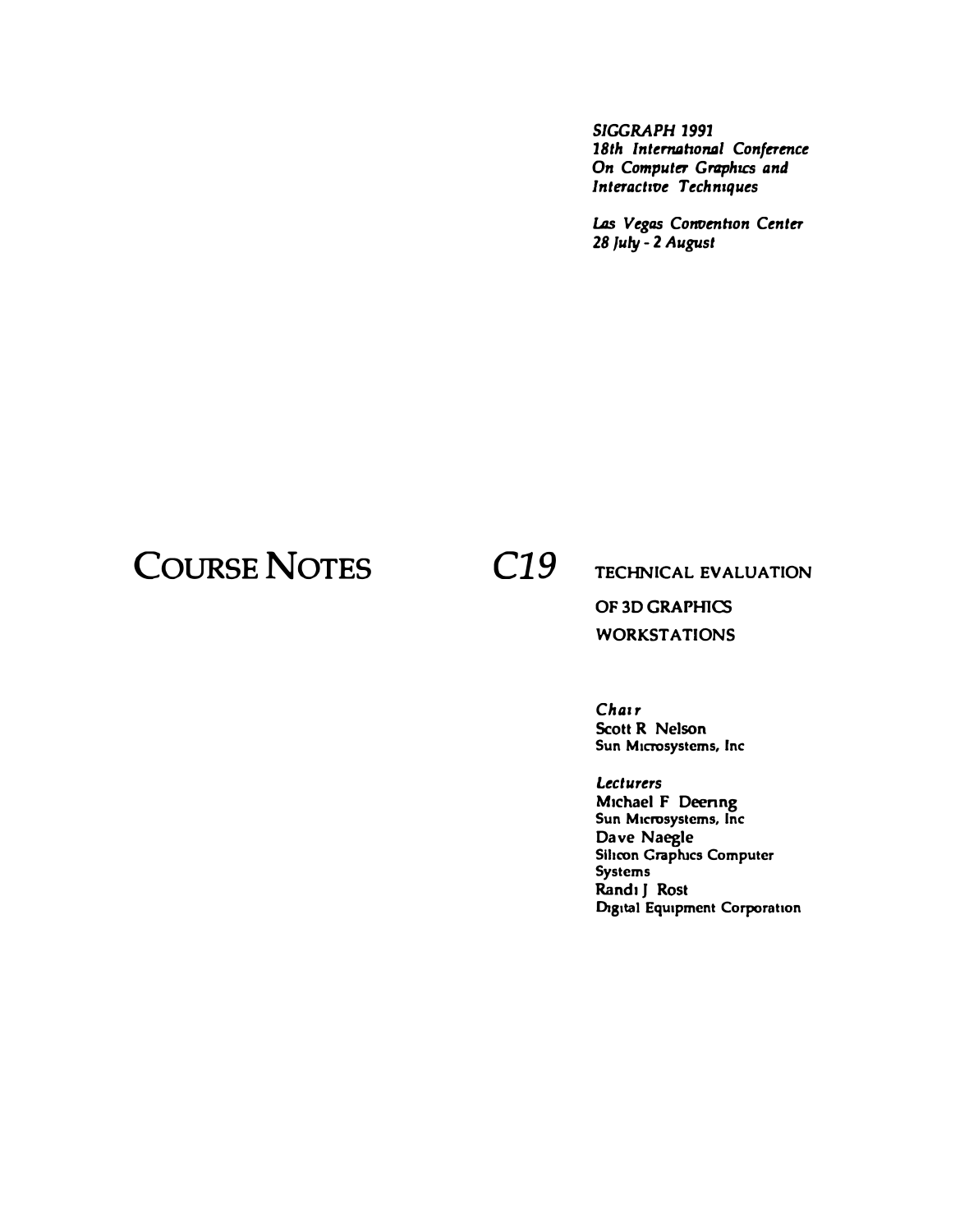# **Siggraph '91**

## **Technical Evaluation of 3D Graphics Workstations**

Scott R. Nelson (srnelson@eng sun com)

Course Chair

### **Abstract**

This course covers many of the things one needs to know to evaluate 3D graphics workstations The competition IS fierce in the 3D graphics workstation market and it is not always clear, based on marketing literature, which features are important versus which features may be clever designs, but are of little value to a particular application This course is an attempt to clarify the features that are important in 3D workstations under many different Circumstances

Inc course begins with a detailed look at the features found in 3D graphics workstations with an explanation of why each feature is important and how these features might differ from one vendor to the next Next, we cover how one might determine which features are needed for a particular application Then we cover how to measure performance and how to determine which areas of graphics performance are important for your needs

In the second half of the course image quality issues will be discussed in detail There is currently no standard measurement for image quality as there is for graphics performance, but this is an attempt to give the participant skill in evaluating image quality relative to his needs Many examples will be used, both live and as photographs taken from real systems to illustrate the differences in levels of image quality

An important part of the course is the hands-on experience with workstations from many different manufacturers providing an opportunity to immediately apply the knowledge gained from the course

The goal of this course is to provide the attendee with enough information – through the lectures and through the hands-on sessions - to be able to make an intelligent selection among the many choices in graphics workstations offered today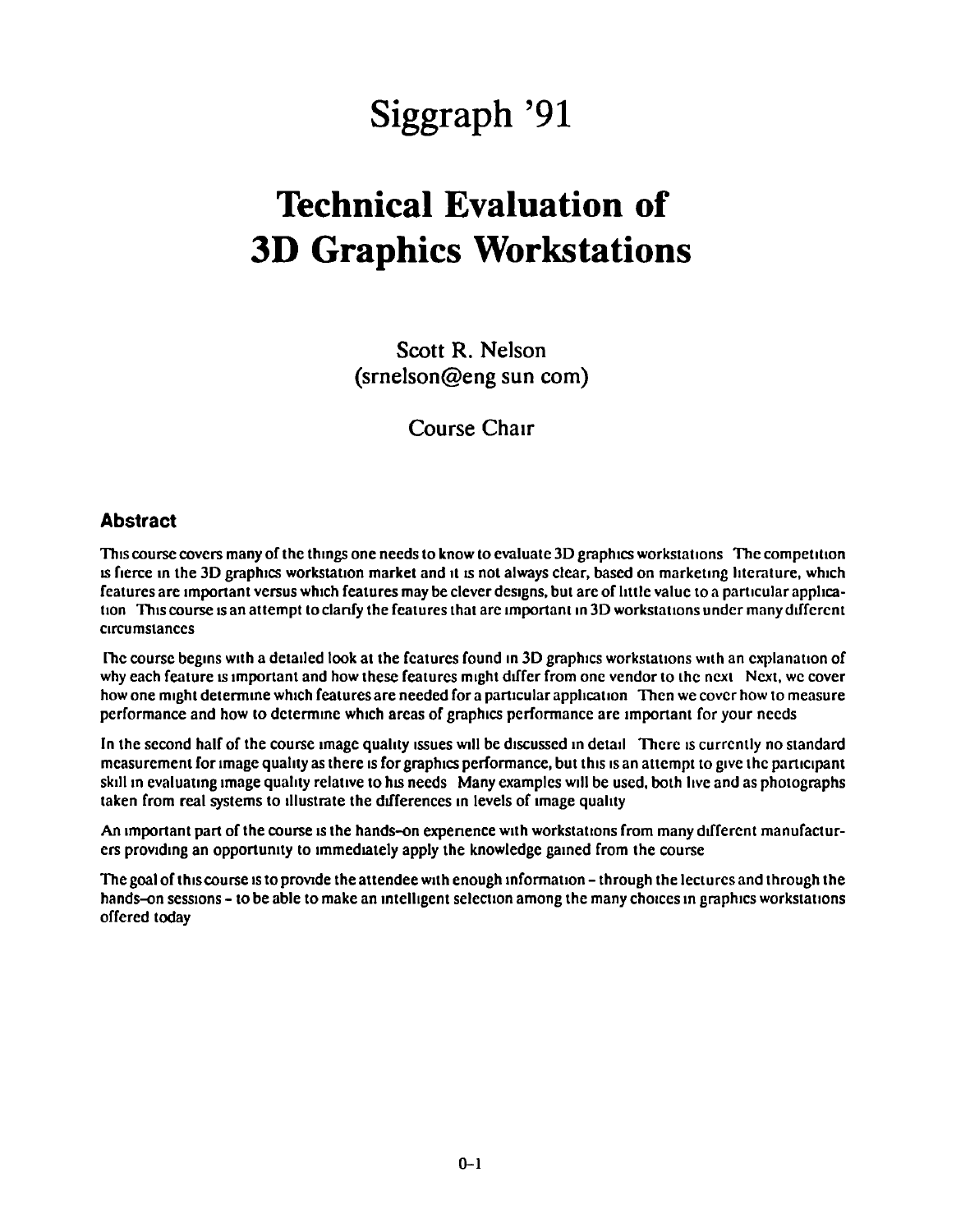## **Course Description**

Many different workstation manufacturers are claiming to have the fastest 3D graphics performance or the highest image quality This course provides a detailed explanation of how to evaluate 3D graphics workstations and how to understand what the manufacturer's specifications really mean Topics include 3D graphics workstation features, the measurement of 30 performance, evaluation of wrreframe and polygon 1mage quality and what features to expect in the future Live demonstrations of several different 3D graphics workstations will be used to help clarify the points made in the lectures. Hands-on access to 3D graphics workstations from the major workstation vendors will provide additional experience.

## **Who Should Attend**

Technical professionals, managers and computer graphics users who need to understand the technical differences between the various 3D graphics components of workstations on the market today Those who desire a better understanding of 3D graphics workstation performance and image quality

### **Recommended Background**

Assumes a basic understanding of computer technology and a familiarity with the basic terminology of computer graphics No mathematics or programming skills are required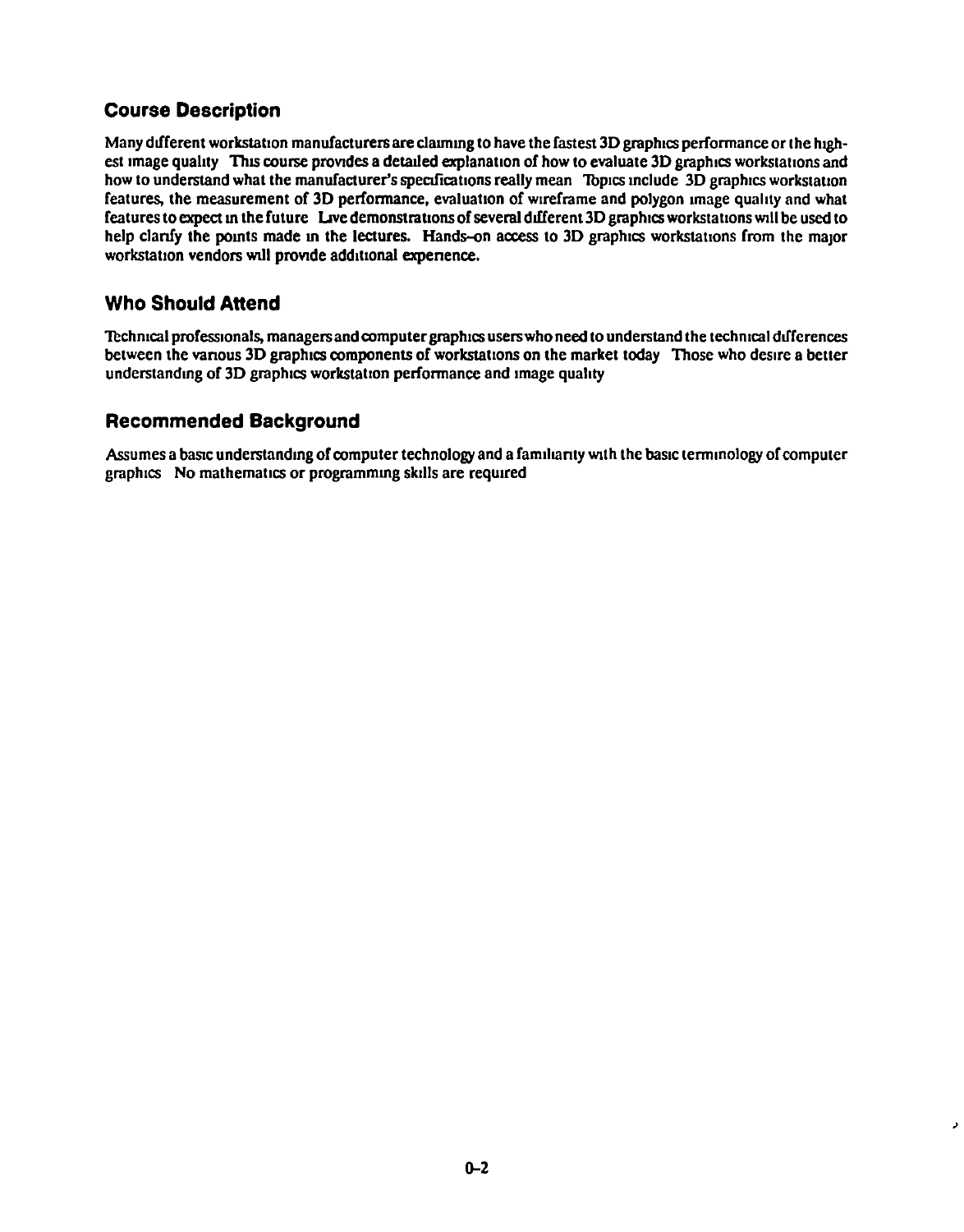# **Biographies**

### **Michael F. Deering - Sun Microsystems**

Michael Deering is a senior staff engineer at Sun Microsystems and is currently the manager of the 3D Technology Group He is the architect of the latest generation of 3D graphics hardware at Sun He holds a B A and Ph D in Computer Science from the University of California at Berkeley and is the author of  $10 U S$  patents in the area of graphics and imaging

## **David Naegle - Silicon Graphics Computer Systems**

David Naegle is a graphics hardware engineering manager in the Advanced Systems Division of Silicon Graphics Computer Systems, Inc He worked on the architecture of SGI's PowerVision graphics workstation Dave has been involved in the development of graphics hardware for the past 12 years He holds B S degrees in Computer Science and Electrical Engineering and an M S degree in Electrical Engineering from the University of Utah

### **Scott R. Nelson - Sun Microsystems**

Scott Nelson is a staff engineer at Sun Microsystems in the Graphics Systems Products division He works in development of new graphics accelerator architectures Scott has been involved in the development of graphics hardware for the past 11 years and has worked in the computer industry for the past 15 years He holds a B S in Computer Science from the University of Utah

## **Randi J. Rost - Dig1tal Equipment Corporation**

Randi Rost is a principal engineer and has worked in Digital's Workstations Systems Engineering organization as a member of the Advanced Technology Development group for the past five years Randi has been Digital's representative to the Graphics Performance Characterization (GPC) Committee for the past three years He is one of the chief architects of PEX, the 3D graphics extension to the X Window System He is also the author of the "X and Motif Quick Reference Guide" from Digital Press and has published several other papers on X, PEX, and 3D graphics He holds a B S in Computer Science/Math from Mankato (MN) State University and an M S in Computing Science from the University of California at Davis/Livermore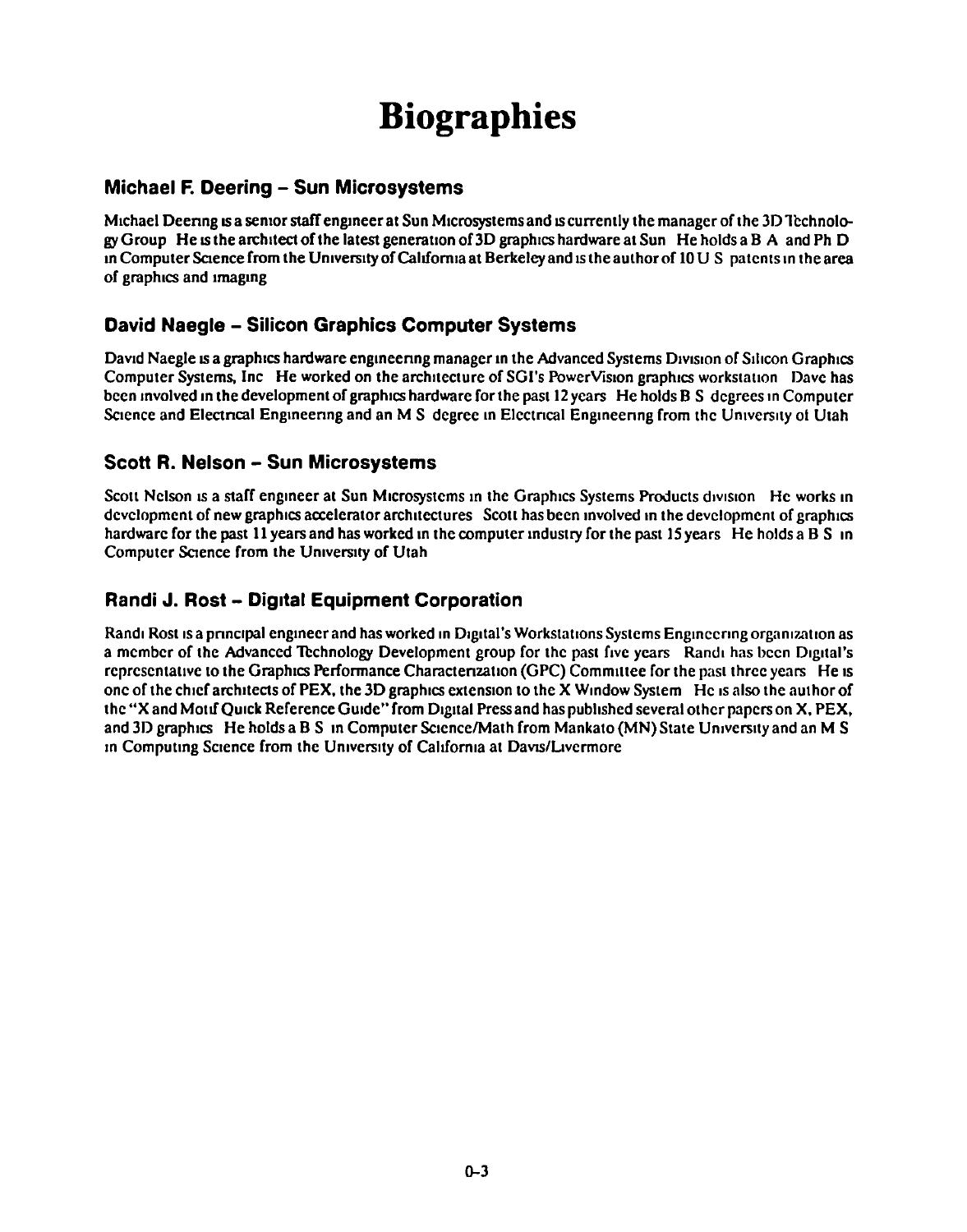## **Topics**

'

### I. Introduction I Scott Nelson

#### II. 30 Graphics Workstation Features I Dave Naegle

- A A detailed look at features found m 3D graphics workstations
- B. Why each feature is important
- C How features differ among vendors
- D How to determme which features you need

#### III. Measuring 3D Graphics Performance / Randı Rost

- A. Issues in measuring 3D graphics performance
- B History of the Graphics Performance Charactenzation (GPC) committee
- C Ovemew of the Picture Level Benchmark (PLB) effort
- D Discussion of standard PLB benchmark files
- E Remammg problems and future work
- F Current test suites and work m progress

#### IV 2D Graphics Performance / Scott Nelson

- A Issues relatmg to 2D graphics performance
- B Features that make wmdow systems more efficient
- C Issues of 2D graphics With deep frame buffer architectures

#### V. Wireframe Image Quality I Scott Nelson

- A. Features that affect line quality
- B The 12 characteristics of "good' antialiased lines
- C Considerations in using antialiased lines

#### VI. Polygon Image Quality / Michael Deering

- A. Methods of sampling polygons on a pixel-by-pixel basis
- B Various methods of antialiasing polygonal images
- C Llghtmg and shadmg ISSues
- D. Features vs cost and performance
- E How to recogniZe levels of quality m rendered unages
- VII Wrap-up / all
	- A. Future directions
		- 1 Which features will become more unportant
		- 2 Expected levels of performance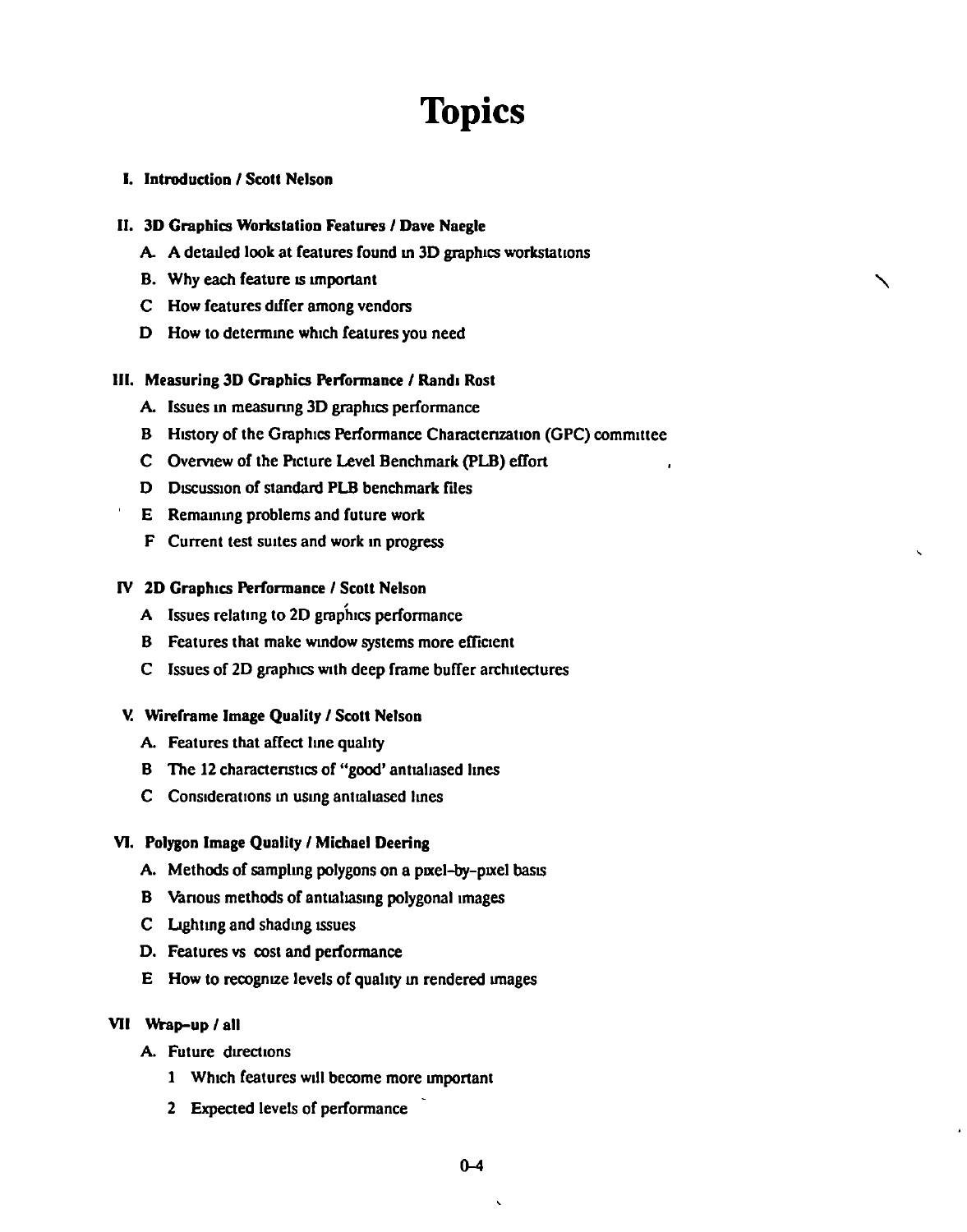## **Schedule**

- 8.30 Introduction / Nelson (15 minutes)
- 8 45 3D Graphics Workstation Features / Naegle (75 minutes)
- 10.00 Break (15 minutes)
- 10 15 Measuring 3D Graphics Performance / Rost (75 minutes)
- 11 30 Hands-on: Benchmarks and Q&A (30 mmutes)
- 12 00 Lunch (90 minutes)
- 1 30 2D graphics performance / Nelson (15 minutes)
- 1 45 Wireframe Image Quality / Nelson (60 minutes)
- 2.45 Hands-on: Line quality and Q&A (15 minutes)
- 3 00 Break {15 mmutes)
- 3 15 Polygon Image Quality / Deering (60 minutes)
- 4 15 Hands-on: Polygon quality and  $Q&A(15 \text{ minutes})$
- 4 30 Wrap-up / Nelson and all speakers (30 minutes)